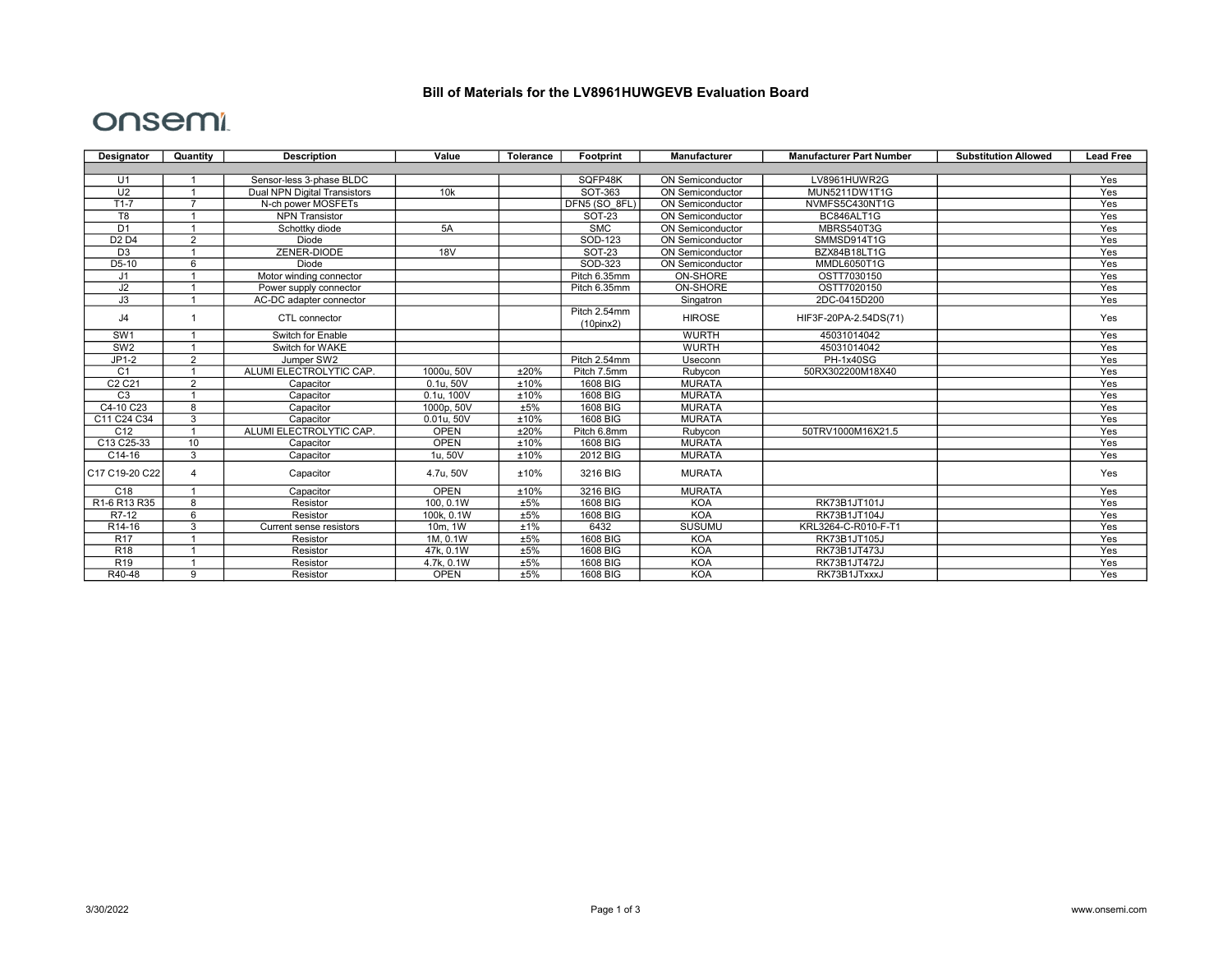| R <sub>21</sub>                 | Resistor       | 22k. 0.1W  | ±5% | 1608 BIG  | <b>KOA</b>       | RK73B1JT223J    | Yes |
|---------------------------------|----------------|------------|-----|-----------|------------------|-----------------|-----|
| R20 R22 R29                     | Resistor       | 0.0.1W     | ±5% | 1608 BIG  | <b>KOA</b>       | RK73B1JT000J    | Yes |
| R37-39                          |                |            |     |           |                  |                 |     |
| R23-26                          | Resistor       | 5.1k, 0.1W | ±5% | 1608 BIG  | <b>KOA</b>       | RK73B1JT512J    | Yes |
| R <sub>27</sub>                 | Resistor       | 10k. 0.1W  | ±5% | 1608 BIG  | <b>KOA</b>       | RK73B1JT103J    | Yes |
| R <sub>28</sub> R <sub>36</sub> | Resistor       | 1k. 0.1W   | ±5% | 1608 BIG  | <b>KOA</b>       | RK73B1JT102J    | Yes |
| R30-34                          | Resistor       | 1k. 0.5W   | ±5% | 3216 BIG  | Rohm             | ESR18EZPJ102    | Yes |
| RO <sub>1</sub>                 | Solder JP      | 4030       |     | 4030      |                  |                 | Yes |
| TH <sub>1</sub>                 | NTC thermistor |            | ±5% | 1608 BIG  | <b>MURATA</b>    | NCP18XH103F03RB | Yes |
| PIN VM, PGND                    | <b>PIN</b>     |            |     | $0.8\phi$ | MAC <sub>8</sub> | $ST-1-3$        | Yes |
| U.V.W.DIAG.FG                   | Pin            |            |     |           | MAC <sub>8</sub> | $LC-2-G$        | Yes |